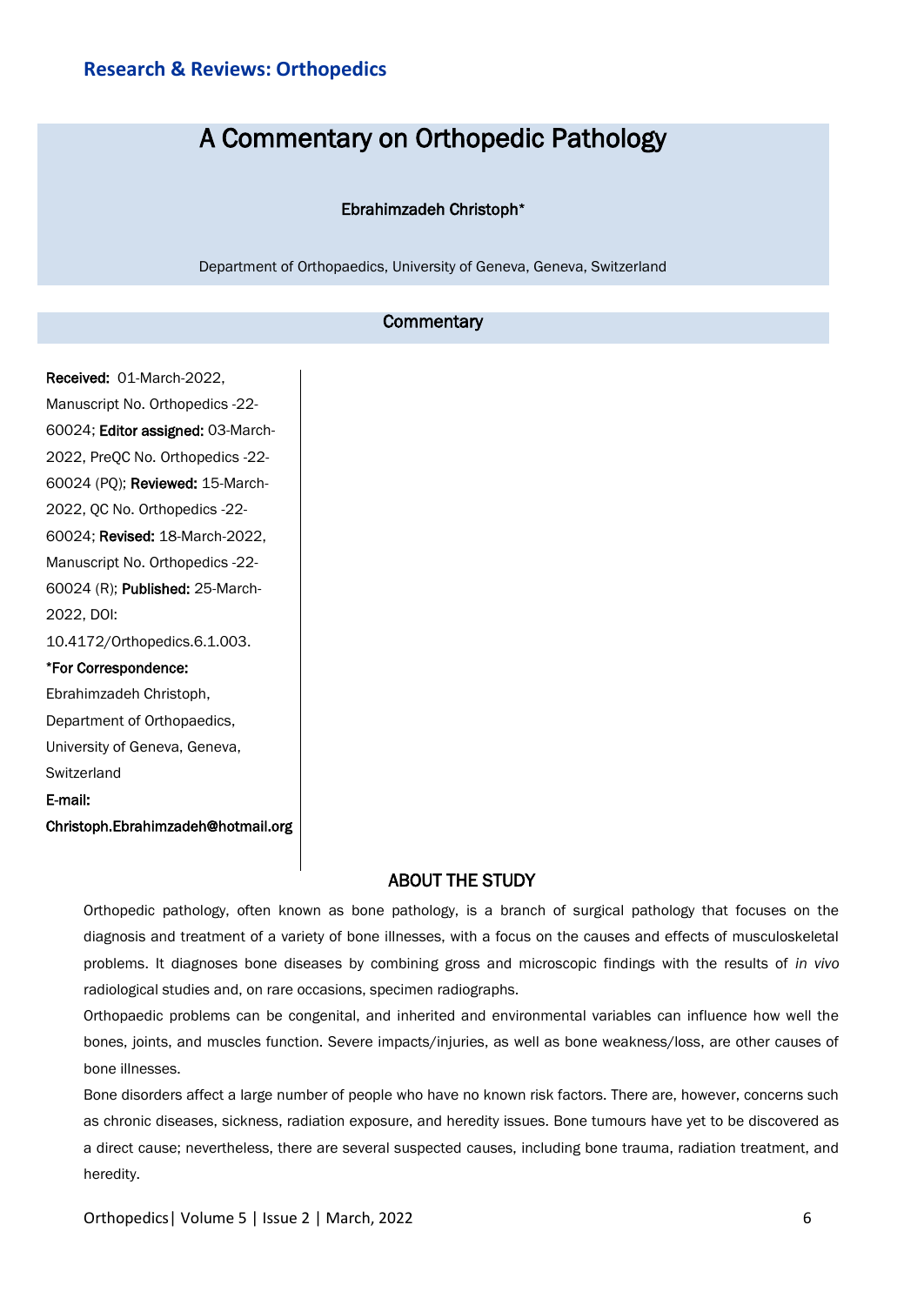## **Research & Reviews: Orthopedics**

The consequences of bone abnormalities differ depending on the condition. Physical, mental, and financial consequences can all have an impact on an individual's quality of life. Orthopaedic disorders can have a significant impact on a person's capacity to operate. Individuals with bone illnesses may encounter problems such as excruciating pain, fractures, height reduction, and a loss of mobility. They may also be more prone to other problems, such as a Urinary Tract Infection (UTI) or pneumonia.

Many of these bone diseases can lead to mental and physical health problems. In addition to having a physical impact, bone problems can have psychological repercussions and have a severe impact on a person's mindset, body image, and self-esteem, leaving them feeling helpless and fearful of falling.

The cost of treating bone illnesses and disorders is relatively high. These charges might include both direct and indirect medical bills, as well as the patient's potential job loss and productivity loss. Due to the varying degrees of severity, the odds of death vary greatly among bone problems; nonetheless, many bone diseases enhance an individual's susceptibility to other consequences. Because these disorders are influenced by a variety of factors, including genetics and the environment, the risks vary greatly among people.

#### Signs and symptoms

Bone deformities, hip pain, overgrowth of bone in an individual's skull, which can cause headaches and hearing loss, pain and numbness in the arm or legs if the spine is affected, and overall weakness in the body, particularly in the hip and knee joints, are some of the symptoms that patients may experience when bone disorders develop.

#### **Treatment**

Patients with bone problems should be aware of secondary causes, as drugs and the presence of other disorders can have a significant impact. Antiresorptives are medications that prevent bone loss. They can help to halt the deterioration of the skeletal system and reduce the chance of bone fractures in the future. They can aid in the restoration of a person's bone strength. Anabolic therapy, in addition to antiresorptives, can enhance bone growth and prevent potential hazards.

There are various medicines that can cause bone deterioration. The body produces glucocorticoids naturally in the form of cortisol; however excessive doses of this hormone, both naturally and synthetically, have been shown to reduce the body's ability to build bone cells, instead accelerating the breakdown of bone minerals. This has an effect on an individual's bone loss. Breast cancer and prostate cancer treatments, anti-seizure drugs, blood pressure medication, heartburn medication, and diuretics are all medications that can impact bone cell production and increase bone loss and fractures. Neurological diseases, malabsorption, sex hormone deficiency, diabetes, kidney disease, and hyperthyroidism are all medical problems that might affect bone abnormalities.

Orthopaedic pathologists can determine the causes and effects of different forms of bone illnesses by classifying and understanding them.

#### Bone cancer/tumors

Ewing's sarcoma and osteosarcoma are the two most frequent types of bone cancer. They are extremely dangerous tumours in children. Ewing sarcoma develops in the bones or soft tissue, whereas osteosarcoma results in weaker bones at the ends of long bones.

Chondrosarcoma is identified mostly by the cells' ability to produce cartilage. Depending on the type of chondrosarcoma, it can range from a slow, manageable growth to a rapid, uncontrollable spread to other parts of the body, known as metastasis.